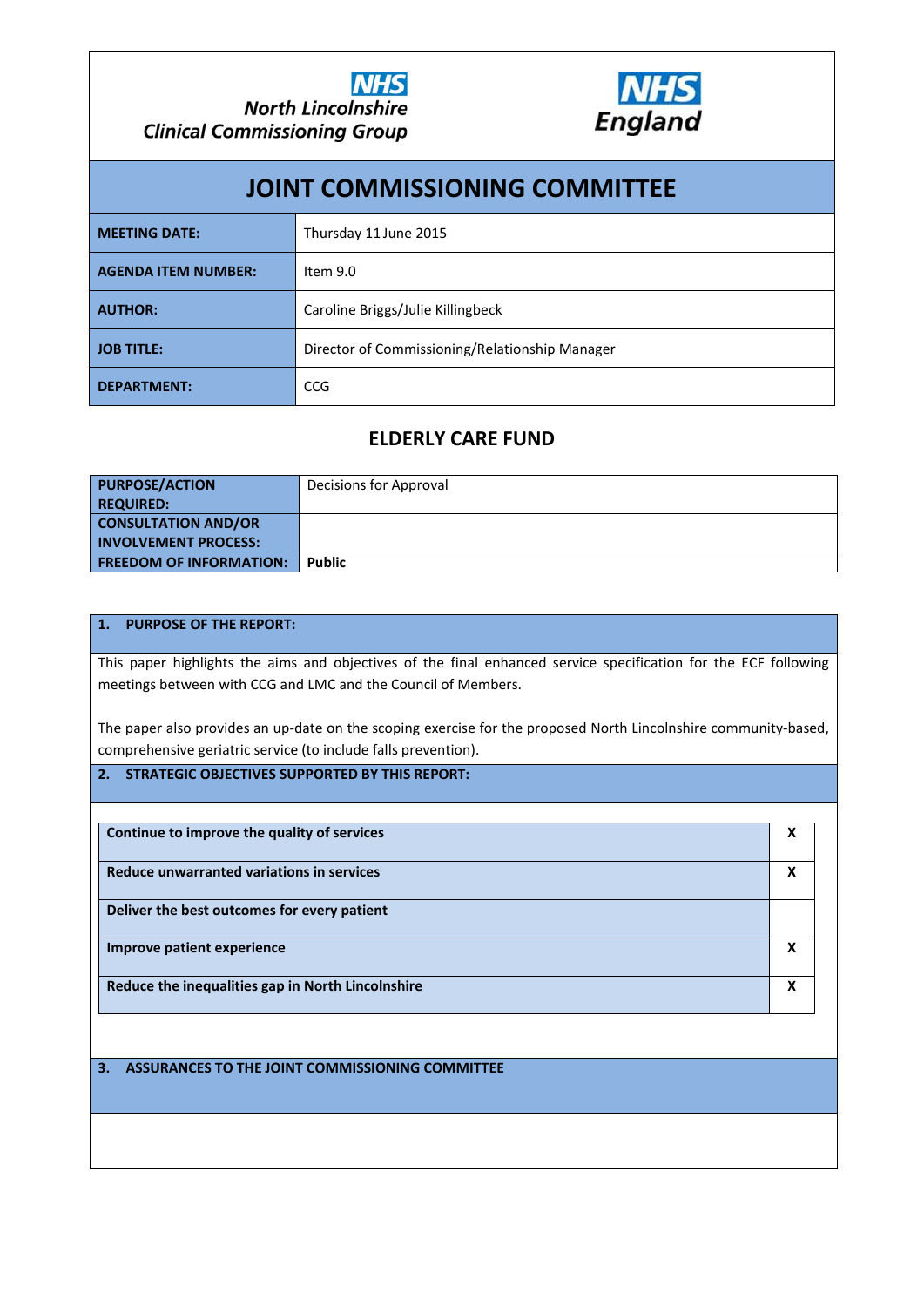| 4.                                                                                                                    | <b>IMPACT ON RISK ASSURANCE FRAMEWORK:</b>                                                            |            |   |           |   |  |
|-----------------------------------------------------------------------------------------------------------------------|-------------------------------------------------------------------------------------------------------|------------|---|-----------|---|--|
|                                                                                                                       |                                                                                                       | <b>Yes</b> |   | No        | X |  |
|                                                                                                                       |                                                                                                       |            |   |           |   |  |
|                                                                                                                       |                                                                                                       |            |   |           |   |  |
| 5.                                                                                                                    | <b>IMPACT ON THE ENVIRONMENT - SUSTAINABILITY:</b>                                                    |            |   |           |   |  |
|                                                                                                                       |                                                                                                       | <b>Yes</b> |   | <b>No</b> | X |  |
|                                                                                                                       |                                                                                                       |            |   |           |   |  |
|                                                                                                                       |                                                                                                       |            |   |           |   |  |
| 6.                                                                                                                    | <b>LEGAL IMPLICATIONS:</b>                                                                            |            |   |           |   |  |
|                                                                                                                       |                                                                                                       | <b>Yes</b> |   | <b>No</b> | X |  |
|                                                                                                                       |                                                                                                       |            |   |           |   |  |
|                                                                                                                       |                                                                                                       |            |   |           |   |  |
| 7.                                                                                                                    | <b>RESOURCE IMPLICATIONS:</b>                                                                         |            |   |           |   |  |
|                                                                                                                       |                                                                                                       | Yes        | X | <b>No</b> |   |  |
|                                                                                                                       |                                                                                                       |            |   |           |   |  |
|                                                                                                                       | The budget for the ECF has been identified and is £5 per registered patient.                          |            |   |           |   |  |
| 8.                                                                                                                    |                                                                                                       |            |   |           |   |  |
|                                                                                                                       | <b>EQUALITY IMPACT ASSESSMENT:</b>                                                                    | Yes        |   | <b>No</b> | x |  |
|                                                                                                                       |                                                                                                       |            |   |           |   |  |
|                                                                                                                       |                                                                                                       |            |   |           |   |  |
| 9.                                                                                                                    | <b>PROPOSED PUBLIC &amp; PATIENT INVOLVEMENT AND COMMUNICATIONS:</b>                                  |            |   |           |   |  |
|                                                                                                                       |                                                                                                       | <b>Yes</b> |   | <b>No</b> | X |  |
|                                                                                                                       |                                                                                                       |            |   |           |   |  |
|                                                                                                                       |                                                                                                       |            |   |           |   |  |
|                                                                                                                       | 10. RECOMMENDATIONS:                                                                                  |            |   |           |   |  |
|                                                                                                                       |                                                                                                       |            |   |           |   |  |
| The Joint Commissioning Committee is asked to:                                                                        |                                                                                                       |            |   |           |   |  |
|                                                                                                                       |                                                                                                       |            |   |           |   |  |
| Approve the ECF enhanced service specification to be offered out to practices with immediate effect<br>٠              |                                                                                                       |            |   |           |   |  |
| Approve further work to finalise the service specification for a comprehensive community based geriatric<br>$\bullet$ |                                                                                                       |            |   |           |   |  |
|                                                                                                                       | service and consideration of the best way to achieve deliverability of the proposed service model and |            |   |           |   |  |
|                                                                                                                       | outcomes.                                                                                             |            |   |           |   |  |
|                                                                                                                       |                                                                                                       |            |   |           |   |  |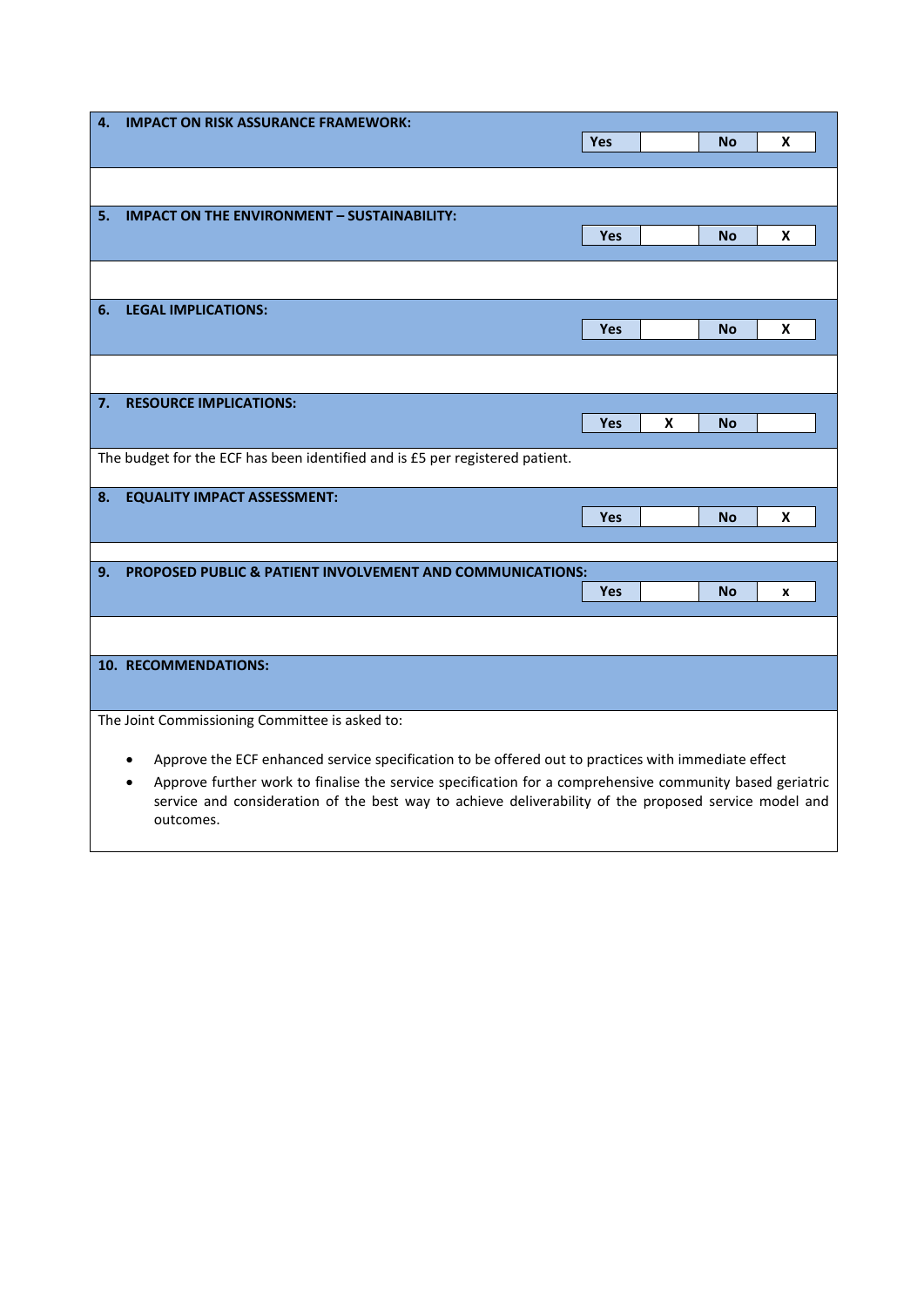# Report to the North Lincolnshire Joint Commissioning Committee Elderly Care Fund (ECF) 2015/16 up-date

## **Introduction**

Following submission of a briefing paper on the Elderly Care Fund (ECF) at the  $9<sup>th</sup>$  May 2015 meeting, the Joint Commissioning committee approved the next steps to finalise an outcomes-based enhanced service specification for the ECF. This service specification is to be offered to GP practices and to be funded at £3 per registered patient aged 75 years and over. It was also recommended that a meeting take place with the LMC to discuss issues and concerns raised around the 'draft' specification at that time.

Approval was also given to begin scoping out a new service specification to support primary care in delivering improved outcomes for patients aged 75 and over with the remaining £2 per registered patient. The proposed new service to support primary care builds upon the service model of community geriatric/fall preventions clinics developed by Winterton Medical Practice as part of the 2014/15 ECF funding allocations. Evaluation of the services has suggested positive outcomes that compliment primary care practice and improve patient experience and outcomes.

This paper highlights the aims and objectives of the final enhanced service specification for the ECF and seeks Joint Commissioning Committee (JCC) approval to offer the enhanced service specification to practices with immediate effect.

The paper also provides an up-date on the scoping exercise for the proposed North Lincolnshire community-based, comprehensive geriatric service (to include falls prevention).

Approval is sought from the JCC to finalise a service specification for the service and allow a consideration of the best way of achieving delivery of the service model and expected outcomes.

# **(1.)ECF Outcomes Based Enhanced Service Specification**

Following on from consultation with Council of Members and a meeting between the LMC and NL CCG, the service specification for the ECF has been finalised and once approved will be offered out to practices.

The service specification provides a consistent framework for the delivery of enhanced service provision in the care of the elderly; it reinforces and compliments the contractual requirements for all patients aged 75 years and over to have a named accountable GP and improved patient centred care. The enhanced service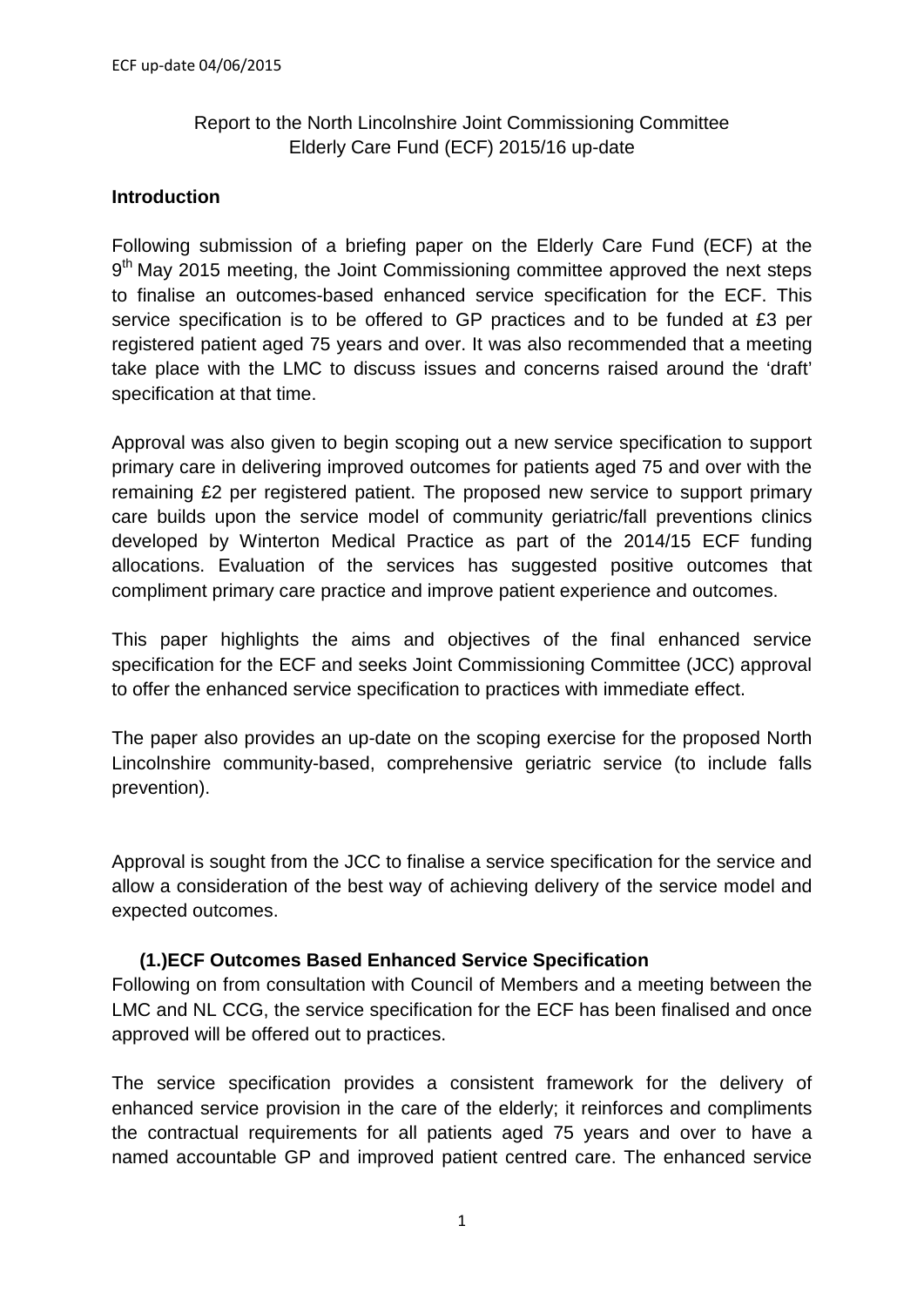specification will reduce variation in patient experience; the expected outcomes detailed within the specification are as follows:

- Reduction in emergency admissions in the patient population aged 75 and over
- Reduction in emergency re-admissions within 30 days of discharge in the patient population aged 75 and over
- Reduction in unplanned hospitalisation for chronic ambulatory care sensitive conditions in patients aged 75 and over
- Reduction in outpatient referrals for patients aged 75 and over
- Improving patient experience and increased confidence in self-care in patients aged 75 years and over
- Reported patient satisfaction with the service delivered
- All patients aged 75 and over to have a named, accountable GP
- Work with relevant associated health and social care professionals to meet the health care needs of the patient where clinically appropriate
- Ensure the patient aged 75 years and over has access to a health check as set out in section 7.9 of the GMS Contract Regulations
- Undertake care reviews on a minimum of 10% of patients aged 75 and over
- Ensure care is coordinated with links to locality teams established
- Undertake proactive reviews of unplanned admissions for patients aged 75 and over

This enhanced service is aimed at being flexible in delivery by the practice in order to meet the unique needs of the practice population.

It is proposed that the ECF enhanced service specification is offered out to all North Lincolnshire practices with a budget allocation of £3 per head of registered population.

### **(2) North Lincs Community Comprehensive Geriatric Service**

As approved at the April 2015 JCC, scoping work was undertaken to establish the feasibility of developing a North Lincolnshire wide Comprehensive Geriatric Service, to be delivered within local community settings and incorporate a holistic falls prevention service. Following on from the scoping exercise, a service specification detailing the aims and objectives of the service and expected service outcomes is in the process of being finalised along with consideration of the best way of achieving delivery of the service model and outcomes.